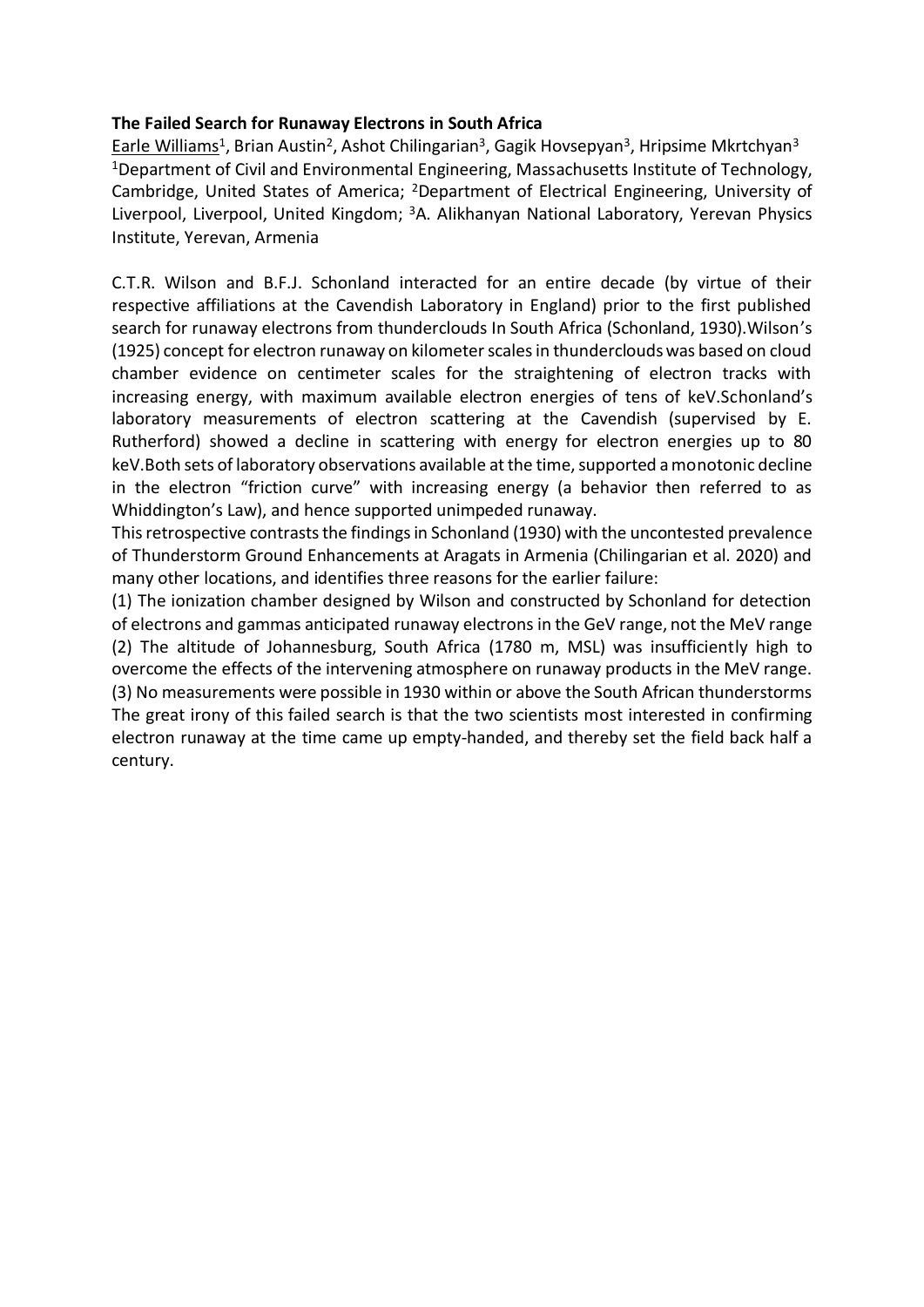#### **Dual Broadband VHF Interferometer Observations of TGFs Over the Telescope Array**

<u>Mark Stanley<sup>1</sup>, Paul Krehbiel<sup>1</sup>, John Belz<sup>2</sup>, Jackson Remington<sup>2</sup>, Rasha Abbasi<sup>3</sup>, Marcelo Saba<sup>4</sup>,</u> William Rison<sup>1</sup>, Daniel Rodeheffer<sup>1</sup>, Xiangpeng Fan<sup>1</sup>

<sup>1</sup> Langmuir Lab, New Mexico Tech, Socorro, NM, United States of America; <sup>2</sup>Physics Dept, The University of Utah, Salt Lake City, Utah, United States of America; <sup>3</sup>Physics Dept, Loyola University, Chicago, IL, United States of America; <sup>4</sup> -, National Institute for Space Research, Sao Jose dos Campos, Brazil

Several downward terrestrial gamma-ray flashes (TGFs) are typically detected each year by some of the 507 surface detectors which comprise the Telescope Array (TA) in Utah. At least 20 downward TGFs have been bserved by the New Mexico Tech broadband VHF interferometer (NMT INTF) since it was deployed a few kilometers to the east of the TA in July of 2018. The 3 broadband VHF (14-87 MHz) flat plate antennas of the NMT INTF are augmented by a fast antenna. The majority of the TGFs occur during fast negative breakdown (FNB) within strong initial breakdown pulses (IBPs). Significant off-vertical orientations of the FNB have been observed by the NMT INTF which have been reflected in the TGF footprint on the TA.

In September of 2020, a 2nd VHF broadband interferometer was deployed a few kilometers to the west of the TA, permitting highly-detailed 3D reconstructions of the TGF parent discharges. In 2021, there were 8 TGFs for which dual interferometery data was obtained. Furthermore, 5 of them were augmented by high speed video data collected at the NMT INTF site. The estimated high energy electron fluence from at least one of the TGFs observed in 2021 was close to that of upward TGFs detected by satellites. This, in combination with detailed observations of FNB within the IBPs of intracloud flashes, provides evidence that a common mechanism may be present for high energy electron acceleration within upward and downward TGFs.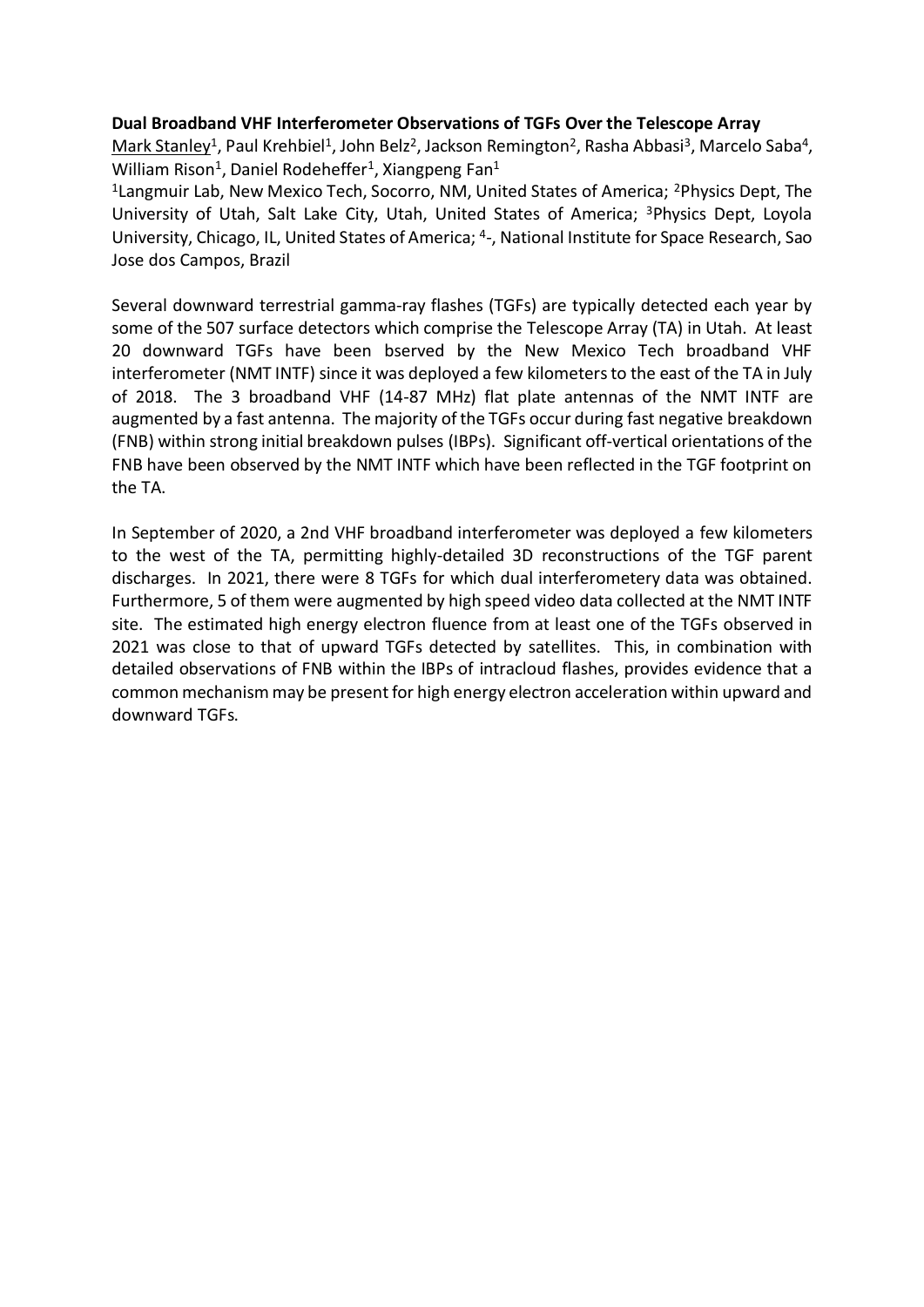# **On the Nature of the Optical Emission During Intense Electron Fluxes in the Low Atmosphere**

Ashot Chilingarian<sup>1</sup>, Balabek Sargsyan<sup>1</sup> <sup>1</sup>CRD, Yerevan Physics Institute, Yerevan, Armenia

Starting in 2014, we performed 24/7 monitoring of the skies above Aragats with panoramic cameras which have high sensitivity in the visible wavelength band of 300-700 nm. During these years when we observe large enhancements of the gamma ray and electron fluxes i.e., numerous relativistic runaway electron avalanches in the skies above the station, simultaneously on the 1-minute and 1-sec time series of the camera shots we see light spots of different size and shape. Strong electric field ≈ 2.0 kV/cm continued down to ≈100 m above the earth's surface. The cloud height usually was approximately the same. The maximum energy of electrons reaches 50 MeV. In the report, we will present the typic patterns of the light spots and their dynamics and discuss the possible origin of these lights.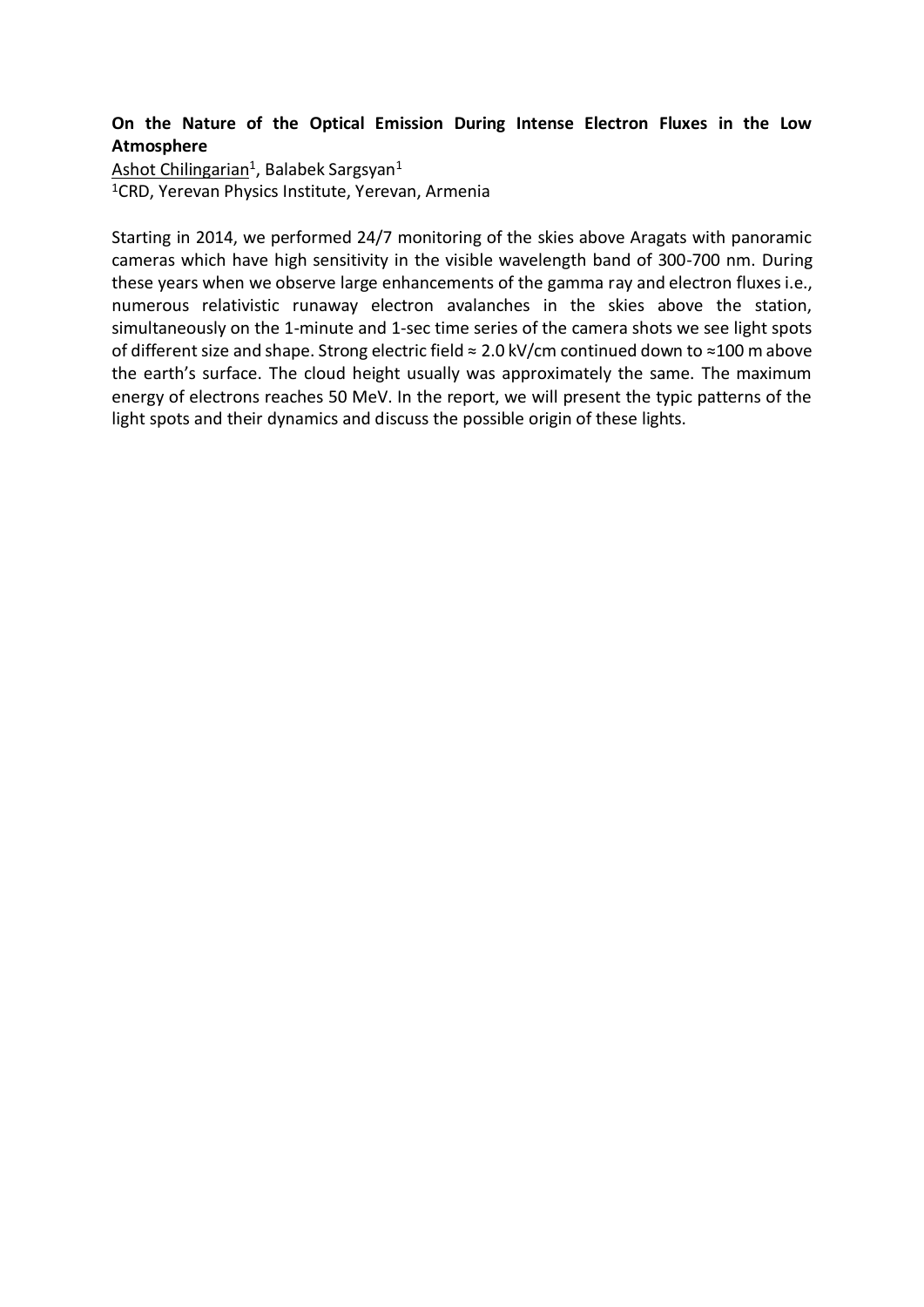### **Gamma-ray Glows in Winter Thunderstorms: Catalog Analysis and Multi-sensor Observation**

<u>Yuuki Wada</u><sup>1</sup>, Teruaki Enoto<sup>2</sup>, Kazuhiro Nakazawa<sup>3</sup>, Mamoru Kubo<sup>4</sup>, Takayuki Yuasa<sup>5</sup>, Daisuke Yonetoku<sup>6</sup>, Tatsuya Sawano<sup>6</sup>, Go Okada<sup>7</sup>, Hidehito Nanto<sup>7</sup>, Taro Shinoda<sup>8</sup>, Yousuke Sato<sup>9</sup>, Tomoo Ushio $^1$ , Kazuo Makishima $^{10}$ , Harufumi Tsuchiya $^{11}$ 

<sup>1</sup> Graduate School of Engineering, Osaka University, Osaka, Japan; <sup>2</sup>Cluster for Pioneering Research, RIKEN, Saitama, Japan; <sup>3</sup>Kobayashi-Maskawa Institute for the Origin of Particles and the Universe, Nagoya University, Aichi, Japan; <sup>4</sup>Institute of Science and Engineering, Kanazawa University, Ishikawa, Japan; <sup>5</sup>Individual, Individual, Singapore, Singapore; <sup>6</sup>College of Science and Engineering, Kanazawa University, Ishikawa, Japan; <sup>7</sup>Co-creative Research Center of Industrial Science and Technology, Kanazawa Institute of Technology, Ishikawa, Japan; <sup>8</sup>Institute for Space-Earth Environmental Research, Nagoya University, Aichi, Japan; <sup>9</sup>Faculty of Science, Hokkaido University, Hokkaido, Japan; <sup>10</sup>Graduate School of Science, The University of Tokyo, Tokyo, Japan; <sup>11</sup>Nuclear Science and Engineering Center, Japan Atomic Energy Agency, Ibaraki, Japan

Winter thunderstorms in Japan are one of the best targets to observe high-energy atmospheric phenomena on the ground, including gamma-ray glows and downward terrestrial gamma-ray flashes. Since 2015, the Gamma-Ray Observation of Winter Thunderclouds collaboration have operated an observation network of gamma rays in Ishikawa Prefecture, Japan. The network has as many as 10 radiation monitors. By the fouryears observation from 2016 October to 2020 March, a total of 70 gamma-ray glows were detected in the cities of Kanazawa and Komatsu, Ishikawa Prefecture. The detection of the glows concentrates from December to February. 77 percents of events were detected at night. Based on count-rate histories, the detected events can be classified into three types: temporally-symmetric, temporally-asymmetric, and lightning-terminated types. The temporally-symmetric type could be interpreted as a passage of a single and simple radiation area of gamma-ray glows, while the temporally-asymmetric type could be a superposition of several radiation area. Also some of the events were analyzed jointly with an X-band radar, a disdrometer, and a ceilometer. During the detection of glows, a strong echo region exist overhead the detectors, and precipitation of graupels is common. Therefore, graupels in the lower layer of thunderclouds could play an important role to form strong electric field responsible for electron acceleration. We will show a summary of the four-years observation campaign and multi-sensor analyses of gamma-ray glows.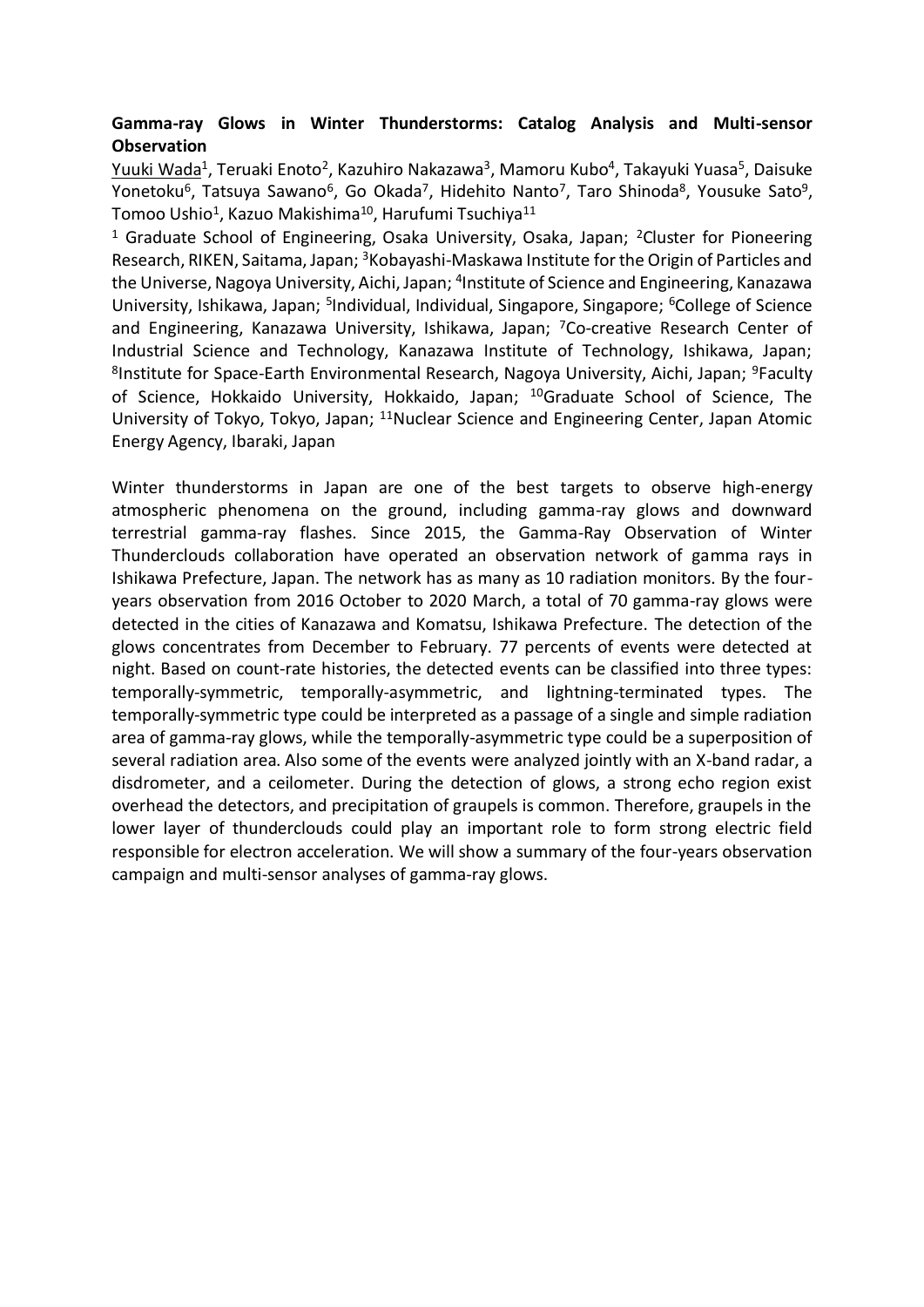#### **Observation of Downward TGFs in Japan and their Distinct Radio Pulses**

<u>John Ortberg<sup>1</sup>,</u> David Smith<sup>2</sup>, Masashi Kamogawa<sup>3</sup>, Jeff Lapierre<sup>4</sup>, Ting Wu<sup>5</sup>, Daehong Wong<sup>5</sup>, Jeff Chaffin<sup>1</sup>, Tomoyoko Suzuki<sup>6</sup>

<sup>1</sup>Physics, University of California at Santa Cruz, Santa Cruz, United States of America; <sup>2</sup>Physics, University of California at Santa Cruz, Santa Cruz, United States Minor Outlying Islands; <sup>3</sup>Global Center for Asian and Regional Research, University of Shizuoka, Shizuoka-City, Shizuoka, Japan; <sup>4</sup>Research, Earth Networks, Germantown, Maryland, United States Minor Outlying Islands; <sup>5</sup>Engineering, Gifu University, Gifu, Japan; <sup>6</sup>Phyisics, Tokyo Gakugei University, Koganei, Japan

We observed two downward TGFs on the ground exactly one year apart on the NW coast of Japan, with accompanying VHF, LF, and optical observations. The associated flashes produced sferics resembling the Compact Return Strokes reported by Wu et. al 2021, including the small pulses they saw superimposed on the stroke pulse itself. We examine if these features have a possible relationship with Energetic In-cloud Pulses (Lyu et al 2015) and Slow Pulses (Pu et al 2019), and whether or not these features are a direct result of the RREA current.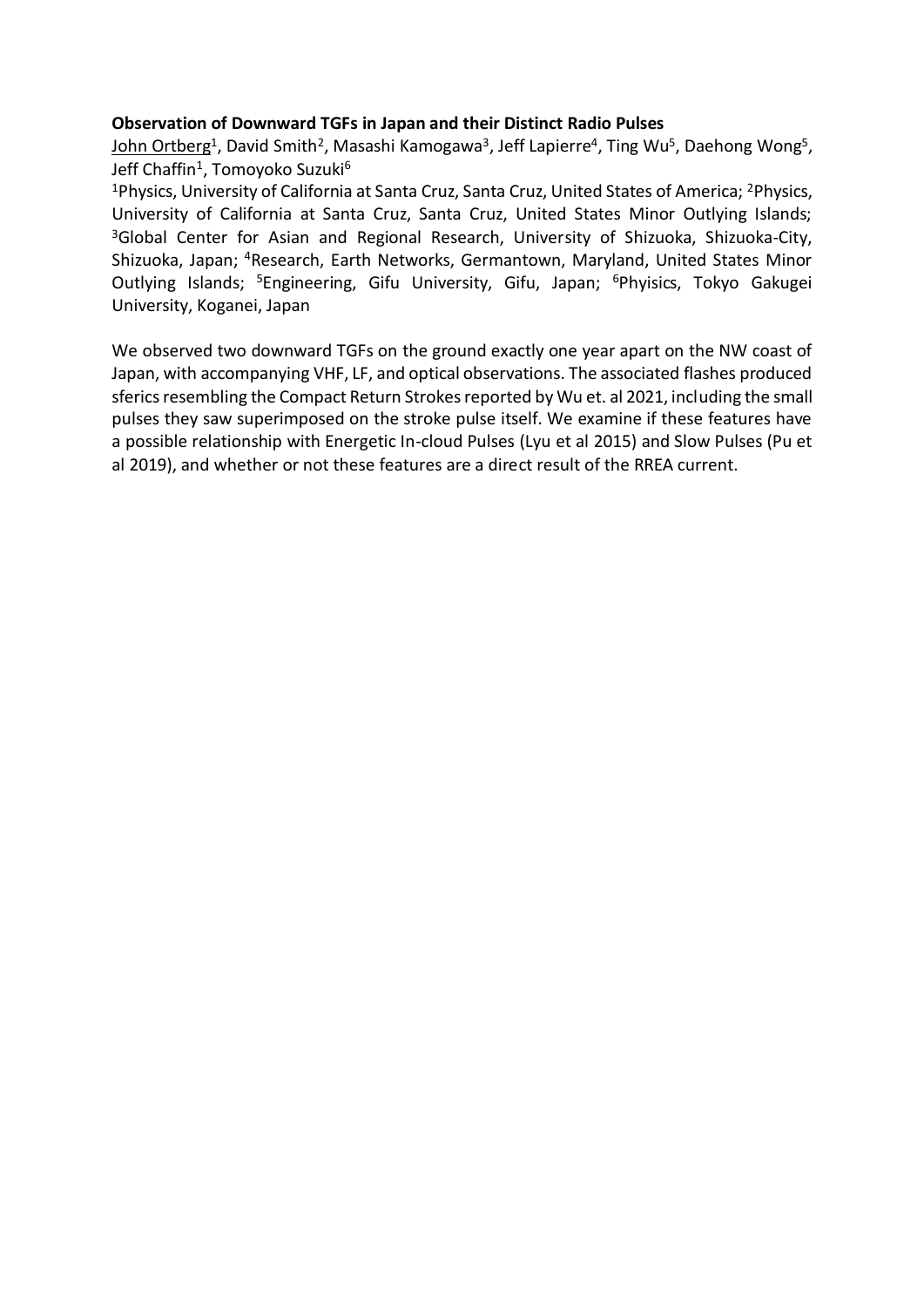# **TGF Observations From the Ground and Air With the New Terrestrial High-energy Observations of Radiation (THOR) Arrays**

David Smith<sup>1</sup>, Jeffrey Chaffin<sup>1</sup>, John Ortberg<sup>1</sup>, Anna Promokhova<sup>1</sup>, Angela Blair<sup>1</sup>, Victor Cheng<sup>1</sup>, Masashi Kamogawa<sup>2</sup>, Tomoyuki Suzuki<sup>2</sup>, Farhad Rachidi<sup>3</sup>, Marcos Rubinstein<sup>3</sup>, Antonio Sunjerga<sup>3</sup>, Dragan Poljak<sup>4</sup>, Vicko Dorić<sup>4</sup>, Zoran Blažević<sup>4</sup>, Jeffrey Lapierre<sup>5</sup>, Wolfgang Schulz<sup>6</sup>, Daohong Wang<sup>7</sup>, Ting Wu<sup>7</sup>, Jason Dunion<sup>8</sup>, Amitabh Nag<sup>9</sup>, Abdullah Yousuf Imam<sup>9</sup>, Hamid Rassoul<sup>9</sup>

<sup>1</sup>Physics Department and Santa Cruz Institute for Particle Physics, University of California, Santa Cruz, SANTA CRUZ, United States of America; <sup>2</sup>Division for Earthquake Prediction Research, University of Shizuoka, Shizuoka-City, Japan; <sup>3</sup>EMC Laboratory, Swiss Federal Institute of Technology (EPFL), Lausanne, Switzerland; <sup>4</sup>Faculty of Electrical Engineering, Mechanical Engineering and Naval Architecture, University of Split, Split, Croatia; <sup>5</sup>Earth Networks, Inc., Germantown, United States of America; <sup>6</sup>Austrian Lightning Detection & Information System, Austrian Electrotechnical Association (OVE), Vienna, Austria; <sup>7</sup>Department of Electrical, Electronic and Computer Engineering, Gifu University, Gifu, Japan; <sup>8</sup>Hurricane Research Division, National Oceanic and Atmospheric Administration, Miami, United States of America; <sup>9</sup>Aerospace, Physics and Space Sciences, Florida Institute of Technology, Melbourne, United States of America

The TGF research group at the University of California, Santa Cruz, has just completed a set of 6 arrays of gamma-ray detectors made to be deployable at ground sites (including isolated sites with no power or internet) and on aircraft. Each THOR unit features: three plastic scintillators of very different sizes to expand the dynamic range between the faintest and brightest events that can be successfully observed; a NaI detector for spectroscopy of glows and radioactive byproducts of nearby TGFs; continuous data collection in a time-tagged photon list mode, plus capture of the full PMT waveforms during TGFs or other extreme increases in count rate; GPS timing giving absolute timing accuracy on the order of 1 microsecond; and a design meant to minimize sensitivity to RF interference, with ability to identify any residual RF noise through the full captured waveforms.

THOR units have been deployed over the past year to one of the NOAA Hurricane Hunter aircraft and to ground sites at Uchinada, Japan, Mt. Santis, Switzerland, and the campus of the Florida Institute of Technology. A predecessor instrument to THOR detected three TGFs at Mt. Santis in the summer of 2021 and has been transferred to the campus of the University of Split in Croatia, on a part of the Adriatic coast that experiences powerful winter lightning, as does the west coast of Japan around the Uchinada site.

This presentation will review the three Mt. Santis TGFs -- which differ remarkably in their parent lightning as seen in the radio -- and review the THOR instrument design. The first TGF observed by a THOR installation, from the Uchinada site, will be presented in detail in the presentation by Ortberg et al.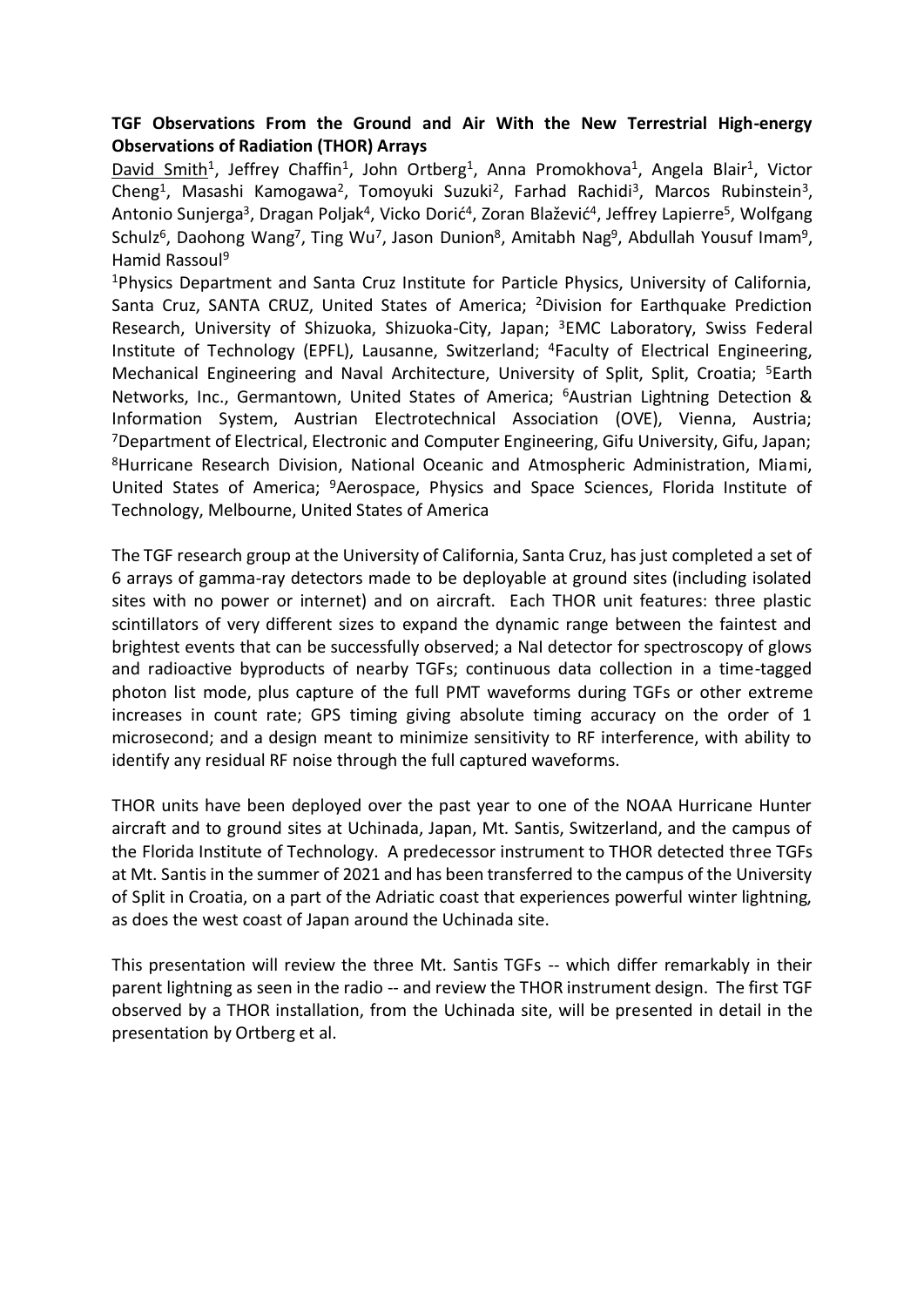### **First Results of the Joint Ground-space TLE Campaign with LEONA Network and the ILAN-ES Mission**

Eliah F. M. T. São Sabbas<sup>1</sup>, Yoav Y. Yair<sup>2</sup>, Maria S. Custódio<sup>3</sup>, Renato G. Negri<sup>4</sup>, Douglas M. Uba<sup>4</sup>, Antônio C. J. Filho<sup>5</sup>

<sup>1</sup>Division of Heliosphere, Planetary Sciences and Aeronomy (DHIPA), National Institute for Space Research - INPE, São José dos Campos, Brazil; <sup>2</sup>School of Sustainability, Reichman University, IDC Herzliya, Herzliya, Israel; <sup>3</sup>Department of Physics, Universidade Estadual Paulista Júlio Mesquita Filho - UNESP, Bauru, Brazil; <sup>4</sup>Division of Satellite and Meteorological Sensors, National Institute for Space Research - INPE, São José dos Campos, Brazil; <sup>5</sup>Division of Small Satellites, National Institute for Space Research - INPE, São José dos Campos, Brazil

Transient Luminous Events (TLEs) are hybrid atmospheric-space plasmas of short duration and low luminosity signaling the coupling of all atmospheric layers, neutral and ionized, among themselves and with the Near-Earth space region. Sprites, halos, elves, blue jets and gigantic jets are the most well-known types of TLEs. They are one of the two classes of FAIRIES: *EFfects SignAlIng the ElectRodynamic CouplIng between the AtmospherE and Space*. The second is formed by the High Energy Emissions from Thunderstorms (HEETs), i.e. hard radiation emitted by energetic electrons accelerated by lightning and thunderstorms' electric fields, such as gamma-rays, X-rays, neutrons and electron-positron pairs. In February 2022 we performed a coordinated campaign to record TLEs from space and from the ground simultaneously. The space component was carried on by the Israeli astronaut, Mr. Eytan Stibbe, onboard the International Space Station (ISS) within the *Imaging of Lightning And Nighttime Electrical phenomena from Space* (ILAN-ES) mission. The ground component was carried on in South America with the *Transient Luminous Event and ThunderstOrm High Energy EmissioN CollAbortive Network* – LEONA. We will present the results obtained with the initial analysis of the data, and some comparison with previously observed TLEs and their parent thunderstorms in South America, obtained during the 2018 and 2019 campaigns with LEONA Network. Southern South America is consider to be the region of the world with the most intense and severe thunderstorms, according with satellite based studies, the results of this work may help advance the knowledge on severe storms, TLE production and the electrodynamic coupling of the whole atmospheric system with the space region near the planet.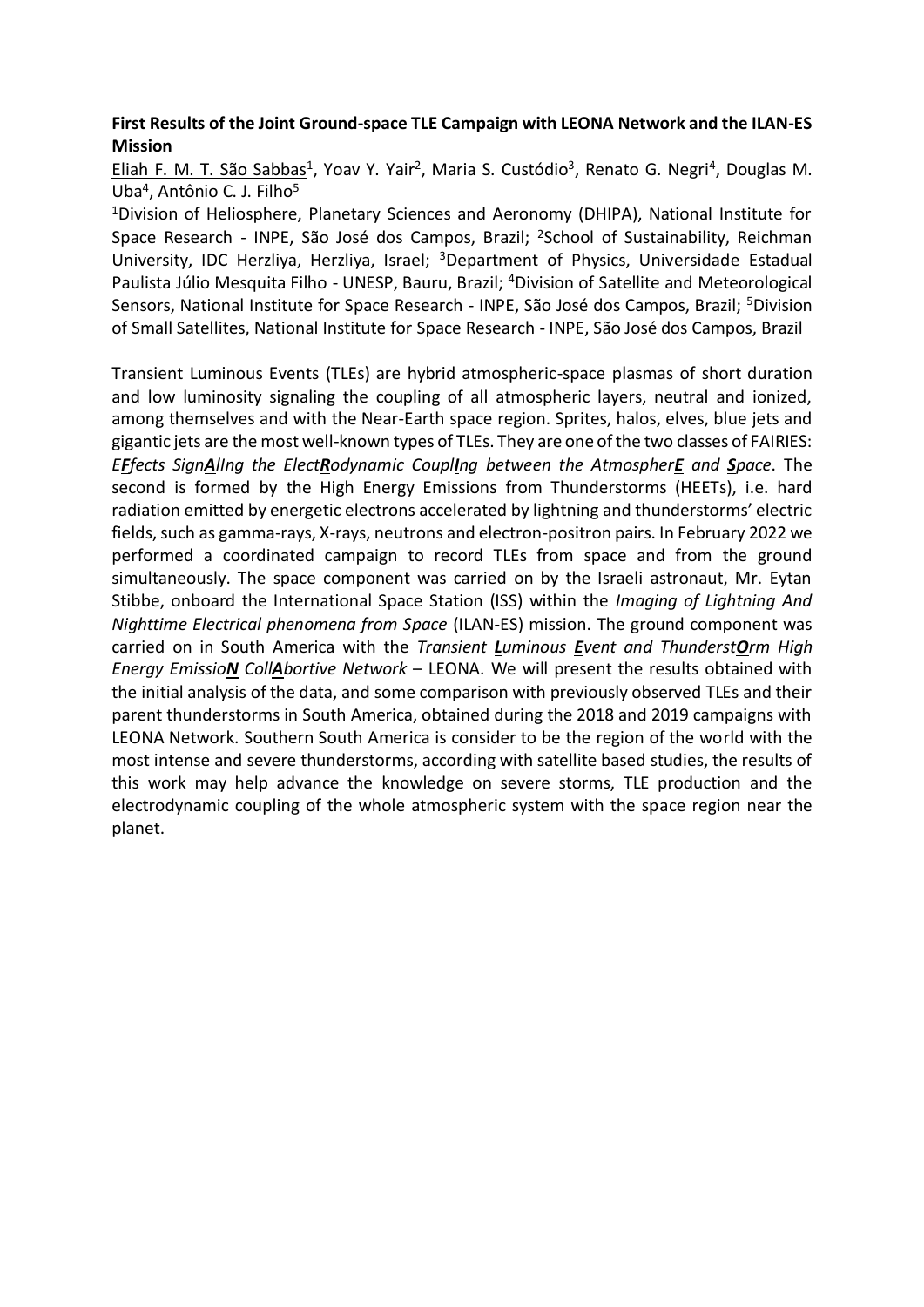### **13 Years of Gigantic Jet Observation in the Southern Caribbean Sea and Colombia: What Have We Learned About Their Meteorological Conditions?**

Oscar Van der Velde<sup>1</sup>, Joan Montanyà<sup>2</sup>, Jesús Lopez<sup>2</sup>, David Romero<sup>2</sup>, Camilo Younes<sup>3</sup>, John Taborda<sup>4</sup>, Daniel Aranguren<sup>5</sup>, Albert Martis<sup>6</sup>

<sup>1</sup> Lightning Research Group, Electrical Engineering Dept., Universitat Politècnica de Catalunya · BarcelonaTech, Terrassa (Barcelona), Spain; <sup>2</sup>Lightning Research Group, Electrical Engineering Dept., Polytechnic University of Catalonia, Terrassa (Barcelona), Spain; <sup>3</sup>Facultad de Ingeniería y Arquitectura, Universidad Nacional de Colombia, Manizales, Caldas, Colombia; <sup>4</sup>Vicerrectoria de Extensión y Proyección Social, Universidad del Magdalena, Santa Marta, Colombia; <sup>5</sup>CEO, Keraunos LATAM, Bogotà, Colombia; <sup>6</sup>Director, Meteorological Department Curaçao, Willemstad, Curaçao

Since 2009 the UPC has been operating low-light cameras at various sites in and around Colombia, a region that hosts the highest lightning activity in the world, to study the occurrence of gigantic jets, sprites and elves in the tropics. Gigantic jets (GJ) are unique transient luminous events that originate as lightning inside the cloud, leave the cloud top and connect to the ionosphere, which are produced almost solely by tropical airmass thunderstorms.

Remotely operated camera sites include San Andres island (2009-2013), Curaçao (2014-2018), Santa Marta (since 2016) and Barranquilla cities (2019-2021)at the Caribbean coast of Colombia, and Manizales city (since 2019) monitoring western Colombia. In-person campaigns for high-speed camera observations were done from Curaçao, Santa Marta, Barranquilla and Cartagena, and Manizales, in 2014, 2017, 2018 and 2021 respectively.

Until 2022, 70 gigantic jets (GJ) have been detected in 48 nights. We divided them by region: Caribbean Sea (24 events, 17 nights), northern Colombia (24 GJ events in 20 nights) and western Colombia (22 GJ events, 12 nights). The camera monitoring the arid region of northwestern Venezuela and Lake Maracaibo from Curaçao did not detect any gigantic jets.

The resulting catalog of GJ events and null events (nights with distant thunderstorms under clear sky conditions but without GJ) offers a unique chance to study the storm scale and larger scale meteorological contributions to the production of gigantic jets. It is believed that an unbalanced thunderstorm charge configuration is a key factor in production of gigantic jets (Krehbiel et al. 2008, Nat. Geosc.). Recent studies confirm the GJ as a streamer zone extending from a lightning leader tip that remains in the 18-21 km altitude range (e.g. van der Velde et al. 2019, Nat. Comm.) implying hundreds of MV of negative electric potential are needed to bridge the gap. Factors as upper level wind shear, turbulence, overshooting tops, tropical cyclones and fast anvil expansion have been considered possible contributing factors, connected to the larger scale meteorological environment.

We statistically compared vertical profiles extracted from the Copernicus Climate Change Service ERA5 reanalysis data. Representative profiles were taken in proximity in time (up to a few hours) and space (0.5 degree) relative to the real-world occurrence. Parameters include instability, wind shear and humidity, at different vertical levels. Satellite and Geostationary Lightning Mapper are also investigated.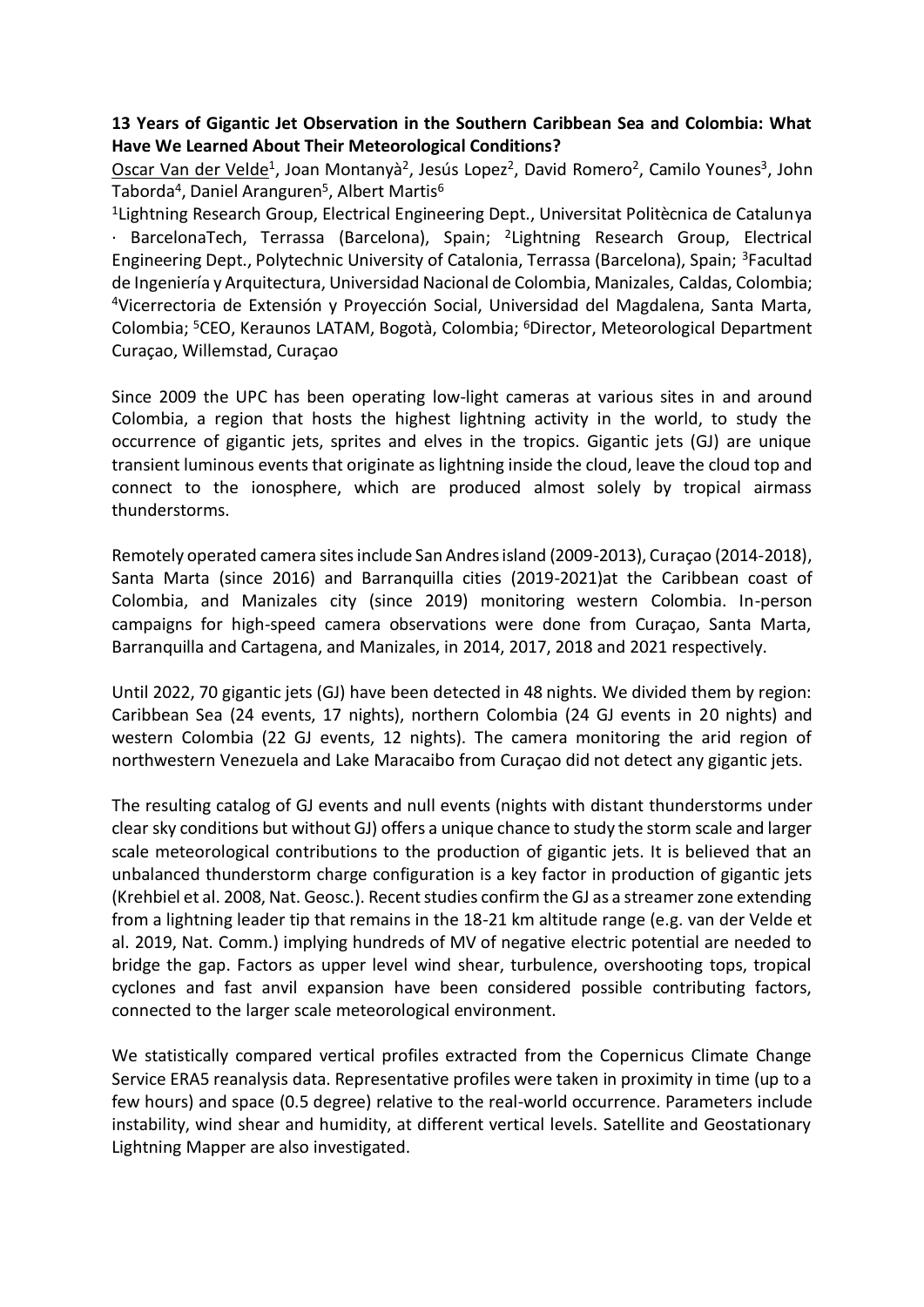The results show that none of the upper level parameters were statistically significant at the 99% level. While gigantic jet cases often had moderate vertical shear between mid and upper levels, so have null cases. However, gigantic jet cases had greater warm cloud depth, less CAPE, weaker downdraft buoyancy, weaker low level shear, as well as higher relative humidity across northern Colombia. In western Colombia, the null cases occupied the same parameter space as the GJ cases, except for slightly increased low level absolute humidity in the latter. The data suggest a role for single cell storm development in environments with the largest warm cloud depths.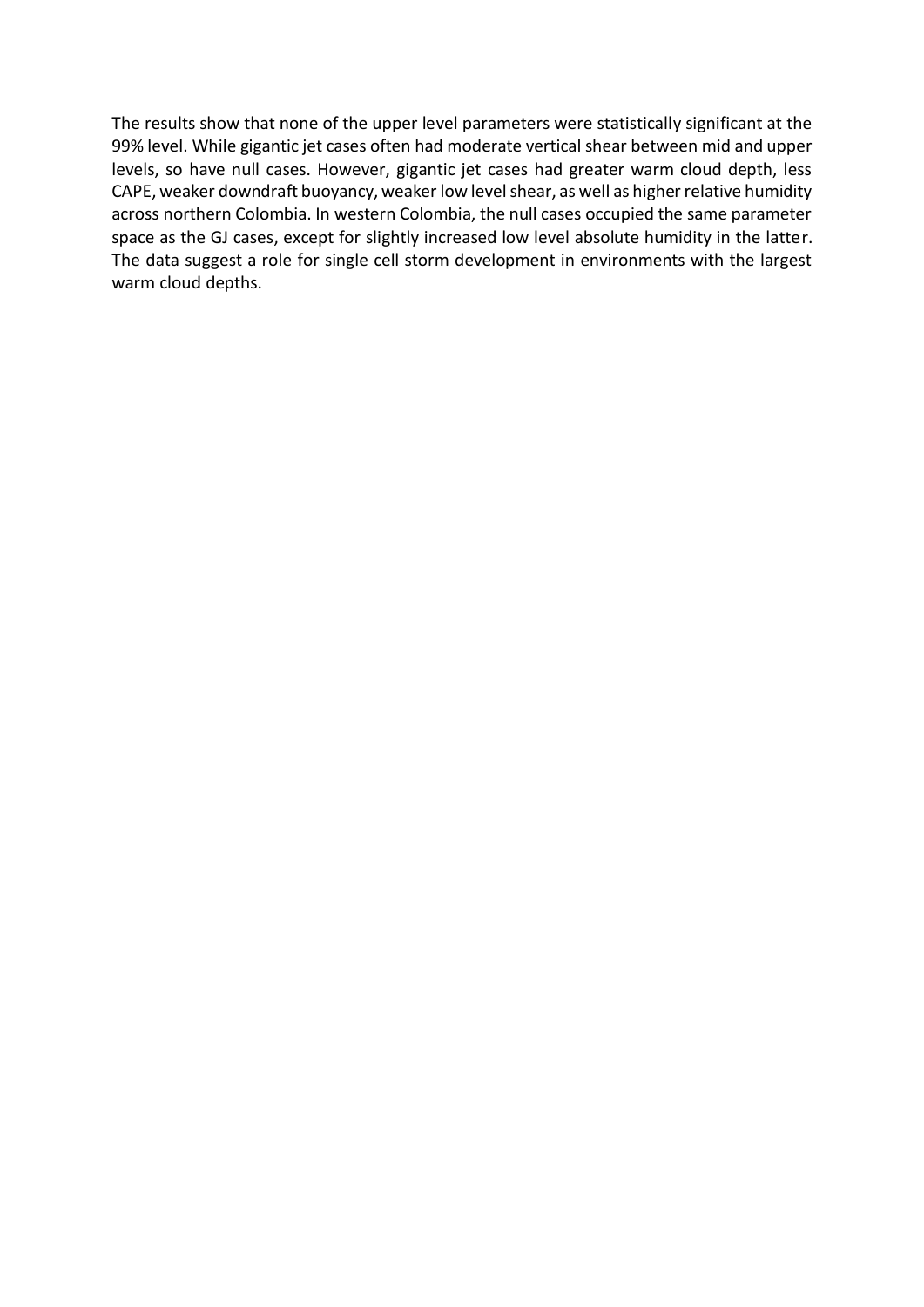# **Thunderstorm Conditions Required for Terrestrial Gamma-ray Flashes Production by Relativistic Runaway Electron Avalanches**

Egor Stadnichuk<sup>1,2</sup>

<sup>1</sup>LPR, Moscow Institute of Physics and Technology, Moscow, Russia; <sup>2</sup>Department of physics, HSE University, Moscow, Russia

Relativistic Runaway Electron Avalanches (RREA) is one of the possible sources of such a bright high-energy atmospheric physics phenomenon as Terrestrial Gamma-ray Flashes (TGF). One way to produce a TGF is an intense and almost instant source of seed energetic electrons. Another possibility is positive feedback processes occurring in RREA dynamics. Thunderstorms radiate TGFs when the feedback becomes infinite: runaway breakdown is selfsustainable and RREAs multiply rapidly. According to Relativistic Feedback Discharge Model, in quasi-uniform thunderstorm electric fields, RREAs can multiply by the relativistic feedback.

In complex electric structures, additional positive feedback appears - the reactor feedback. The reactor feedback is the multiplication of RREAs by high-energy particles exchange between separate thunderstorm RREA-accelerating regions. Such regions are called cells. Distant cells amplify each other mostly by gamma-ray photons exchange due to their high penetrating power in the air. For cellslocated close to each other, the reactor feedback works mostly by runaway electron exchange as RREAs consist mainly of runaway electrons.

The effectiveness of the relativistic feedback depends on electric field strength and electric region length. The reactor feedback also depends on thunderstorm electric structure: the more complex it is, the more cells there are within the reactor thundercloud, more effective reactor feedback is. Moreover, in complex electric structures, the reactor feedback dominates the relativistic feedback.

In this research, RREAs dynamics with positive feedback is studied in several thunderstorm electric structures. For each considered electric field geometry a criterion for infinite positive feedback is derived. With the criterion, thunderstorm electric field parameters necessary for TGF production via positive feedback are obtained. TGF gamma-ray radiation pattern for each model is received and gamma-ray spectrum is discussed.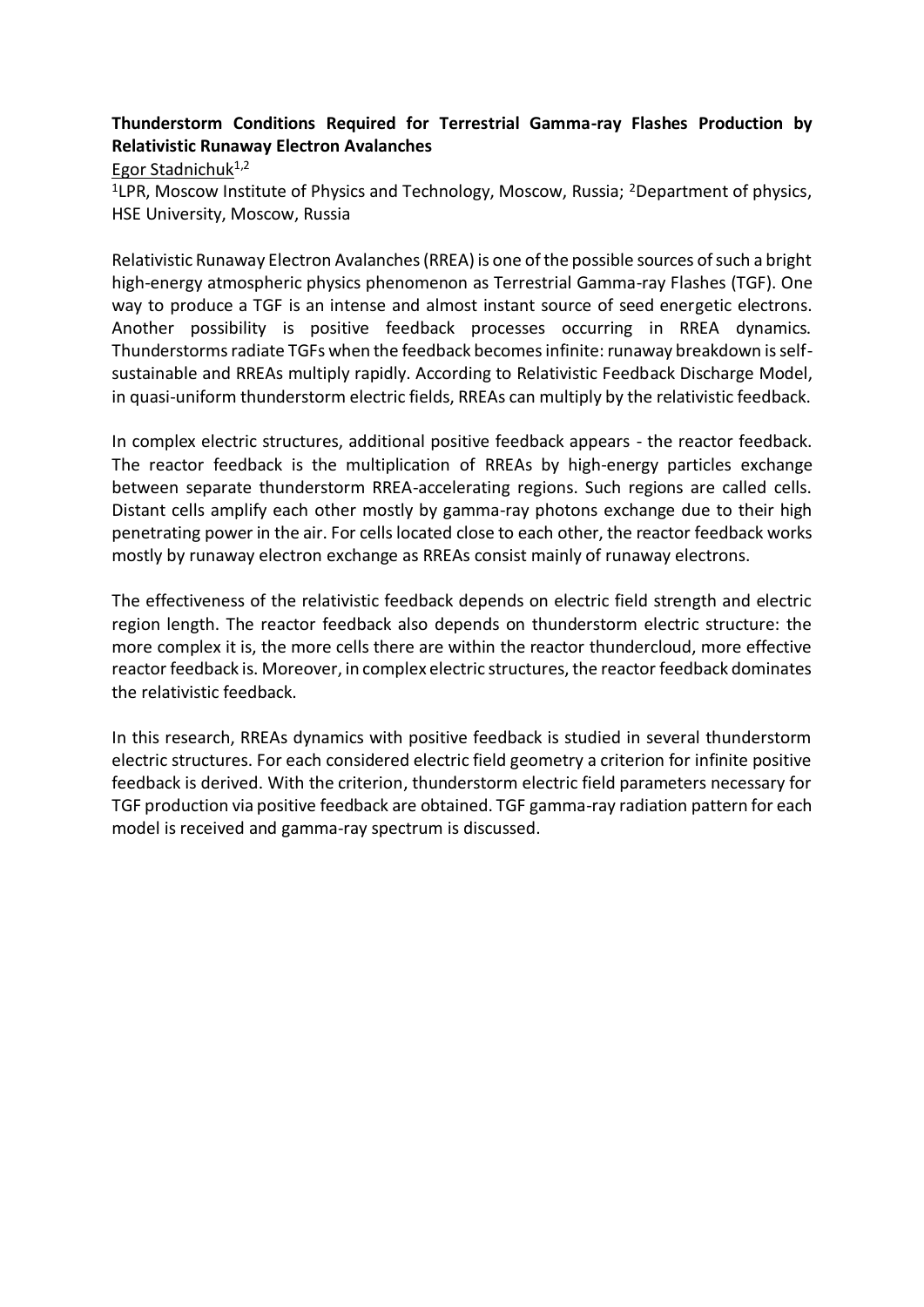# **The Feasibility of a 3D Time-dependent Model for Predicting the Area of Possible Sprite Inception in the Mesosphere Based on an Analytical Solution to Poisson's Equation**

Carynelisa Haspel<sup>1</sup>, Gili Kurtser<sup>1</sup>, Yoav Yair<sup>2</sup>

<sup>1</sup>Fredy and Nadine Herrmann Institute of Earth Sciences, The Hebrew University of Jerusalem, Jerusalem, Israel; <sup>2</sup>School of Sustainability, Reichman University (Interdisciplinary Center), Herzliya, Israel

We present a formulation for calculating the electric field from the ground to the lower boundary of the ionosphere that is based on an analytical solution to Poisson's equation in three dimensions, combined with a numerical solution to the equation of charge continuity/conservation. This formulation allows one to follow the spatial and temporal evolution of the distribution of free charges and the electric field in the atmosphere and thus predict areas of possible sprite inception in the mesosphere in a quasi-electrostatic fashion for any thunderstorm charge distribution. The main advantages of this formulation are: (1) for a given spatial resolution, the analytical solution to Poisson's equation is more numerically stable and accurate than a numerical solution to Poisson's equation that includes finite differencing in space; (2) unlike a numerical solution to Poisson's equation that includes finite differencing in space, the numerical stability is insensitive to the choice of spatial resolution; (3) no artificial side boundary condition need be applied; (4) no symmetry, cylindrical or otherwise, of the charge distributions nor the electric field distributions need be prescribed; and (5) the computation is readily parallelizable on multiple processors. The main limitation of the present formulation is that the electric field based on the electrostatic potential with upper and lower boundary conditions needs to be calculated for each charge in the domain, such that the larger the number of charges, the slower the computation. However, the computation is readily parallelizable on multiple processors. Moreover, the computation can be made even more efficient by reducing the number of image charges included and by adopting a threshold value of charge considered overall, while still obtaining very accurate simulations. In this presentation, we will show that using our new formulation, we successfully reproduce the results from previous studies, and we will demonstrate the utility of our new formulation in investigating the evolution of the area of possible sprite inception in cases of consecutive lightning discharges that are separated from one another in space as well as in time.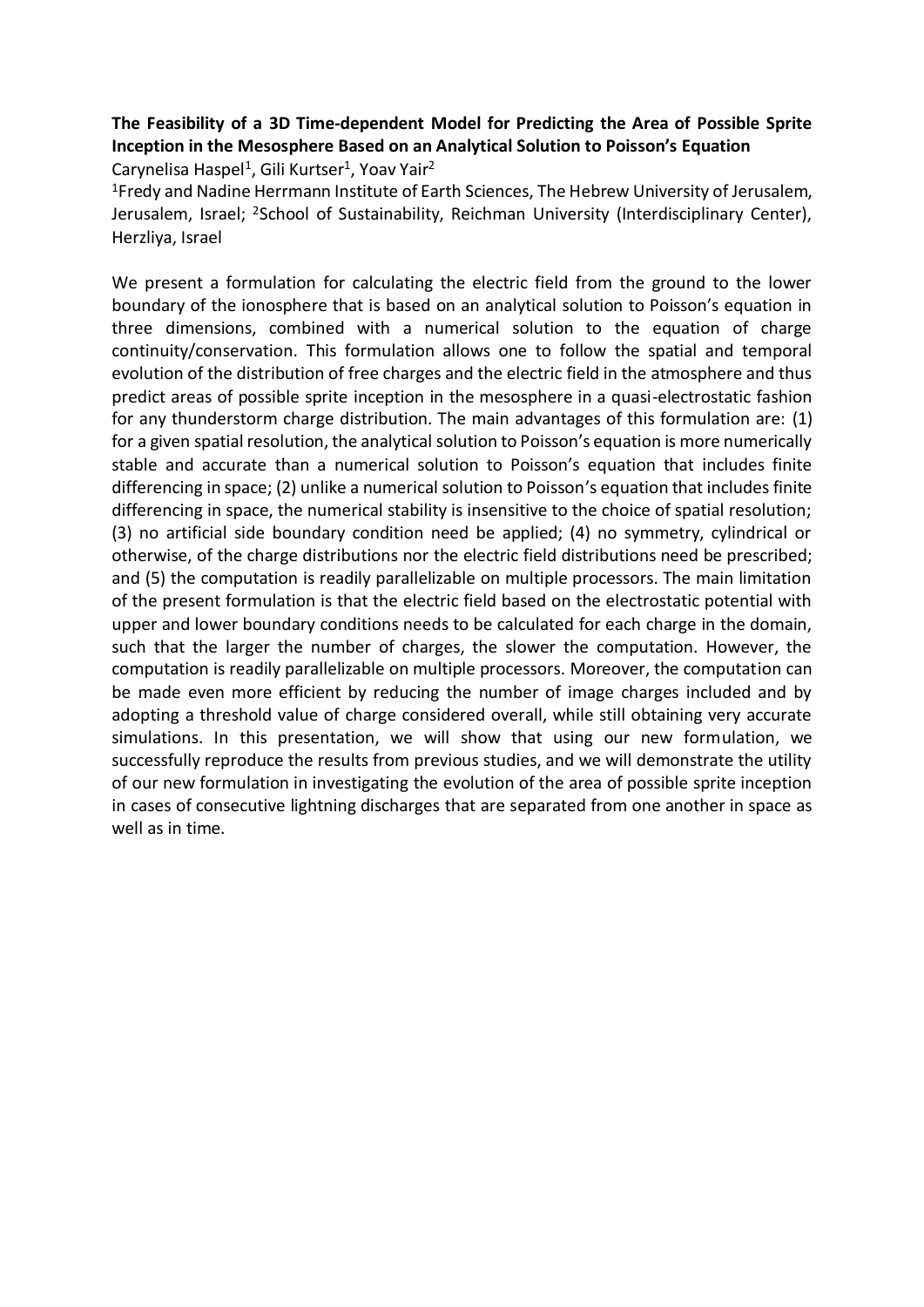#### **Parameterization and global distribution of sprites based on the WWLLN data**

<u>Andrey Evtushenko</u><sup>1</sup>, Fedor Kuterin<sup>1</sup>, Ekaterina Svechnikova<sup>1</sup> <sup>1</sup>Geophysical electrodynamics, IAP RAS, Nizhny Novgorod, Russia

We consider the formation of electric fields in the atmosphere at altitudes of 50-70 km after especially powerful tropospheric cloud-to-ground discharges, leading to the initiation of highaltitude discharges in a daytime conditions. It is known that a necessary condition for initiation of a nighttime sprite is the electric field of uncompensated charge in a cloud of more than 128 Td at an altitude of about 75–80 km, while the field 80–100 Td leads to the development of a halo. High conductivity in daytime conditions does not allow the electric field to penetrate to altitudes of 75–80 km, and the region of a possible initiation of highaltitude discharges shifts lower. The normalized field required for the discharge initiation is the same as for nighttime conditions. Thus, for the initiation of the atmospheric discharge at daytime several times more intense lightning discharge in the troposphere is needed. Perturbations of the concentrations of ions, neutral compounds,excited atoms and molecules along with disturbances of the atmospheric conductivity and electric field are studied. The uncompensated charge of a parent flash is typically characterized by the impulse charge moment (ICM) of several hundred C⋅km for nighttime discharges. Modeling of daytime conditions was carried out in the range of 2000–4000 C⋅km, which leads to the formation at an altitude of 50–70 km of a normalized electric field of a near-breakdown value. It is shown that there are two scenarios of development of the discharge, with and without a rapid increase in electron concentration, which are studied in detail by assuming ICM values of 3750 C⋅km and 2750 C⋅km respectively. During a discharge with an ICM of 2750 C⋅km, the decrease in the concentration of electrons in the electric field is caused by their attachment to molecular oxygen, and no sharp increase in electron concentration occurs; the concentrations of the most significant ions and electrons reach unperturbed values in less than a second. The normalized electric field reaches a maximum value of 100 Td, and this scenario corresponds to the development of a halo. For an ICM of 3750 C⋅km, an initial decrease in the electron concentration is followed by the formation of an avalanche of electrons characterized by an increase in their concentration by more than an order of magnitude relative to the initial value. The maximum normalized electric field reaches 128 Td, this scenario corresponds to the development of a sprite. Thus, the possibility of the initiation of high-altitude discharges (presumably sprites and halos) in daytime conditions at altitudes of 50-70 km after especially powerful lightning discharges in the troposphere is shown, the dynamics of the disturbance of the chemical balance and atmospheric conductivity is studied.

This work was supported by a grant from the Russian Science Foundation19-17-00218.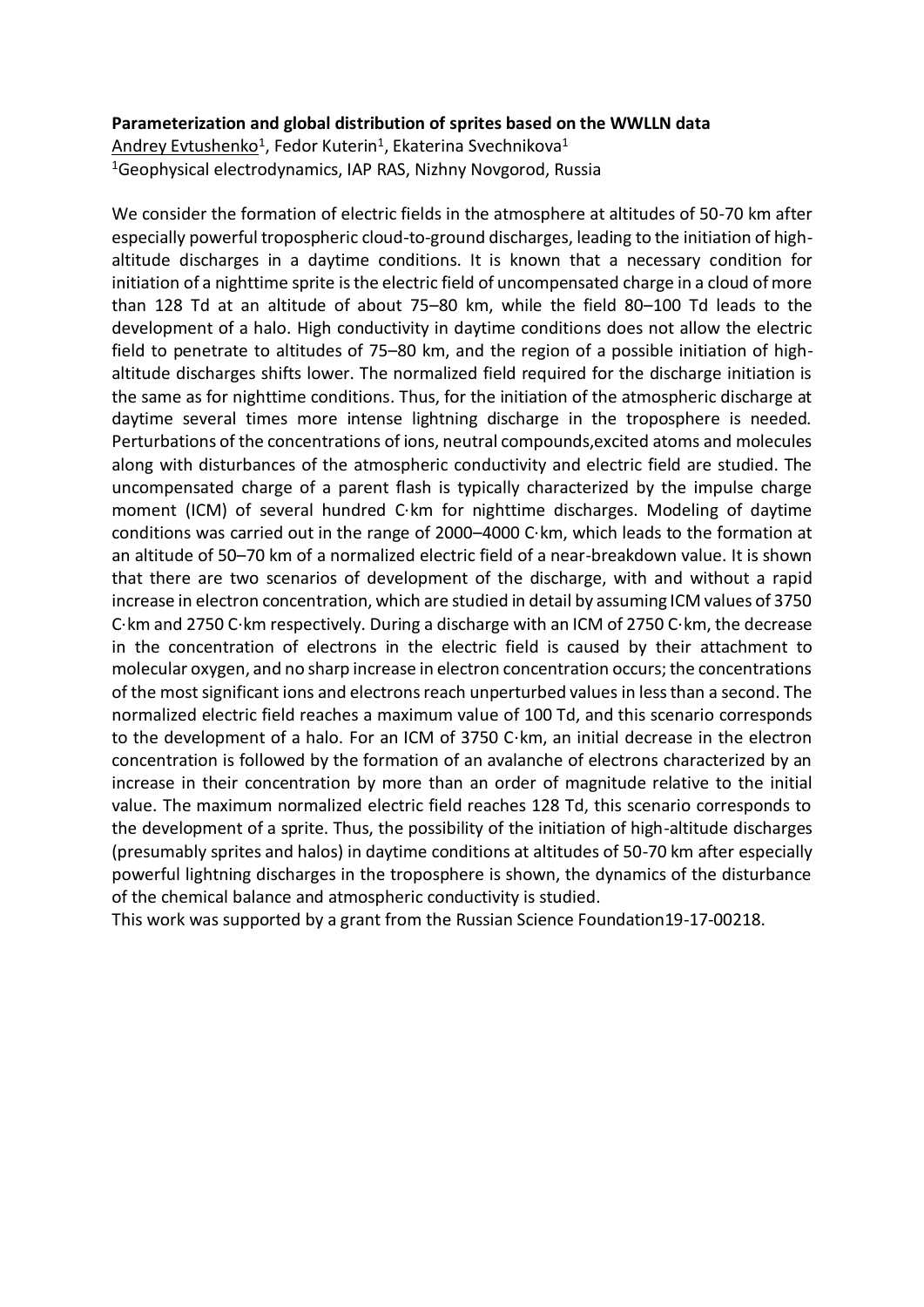# **Cubespark-RF: Designing the Radio Frequency Payload for Space-borne 3-D Observations of Lightning**

<u>Sonja Behnke</u><sup>1</sup>, Kimberly Katko<sup>1</sup>, Patrick Gatlin<sup>2</sup>, Harald Edens<sup>1</sup>, Paul Snow<sup>3</sup>, W. Brian Haynes<sup>4</sup>, Jeremiah Rushton<sup>3</sup>, Timothy Lang<sup>2</sup>

<sup>1</sup>Space and Remote Sensing, Los Alamos National Laboratory, Los Alamos, NM, United States of America; <sup>2</sup>Earth Science Office, NASA Marshall Space Flight Center, Huntsville, AL, United States of America; <sup>3</sup>Space Electronics and Signal Processing, Los Alamos National Laboratory, Los Alamos, NM, United States of America; <sup>4</sup>RF Engineering, Los Alamos National Laboratory, Los Alamos, NM, United States of America

CubeSpark is a new concept for three-dimensional observations of lightning using a constellation of CubeSats in low Earth orbit. The concept is currently under development at NASA Marshall Space Flight Center and Los Alamos National Laboratory. CubeSpark will use radio frequency (RF) sensors for traditional time-of-arrival three-dimensional geolocation, while complementary optical imagers will be leveraged to enhance mission performance and reduce uncertainties. This capability will enable three-dimensional lightning measurements on a global scale that will advance knowledge of thunderstorm structure, dynamics, and microphysics, as well as lightning's interaction with climate. While there are several ground and space-based technologies that sample lightning globally, they only provide a twodimensional representation of a lightning flash. The key to adding the altitude dimension is coordinated radio frequency measurements.

In this presentation, we introduce the concept and design for the CubeSpark RF sensor. The RF sensor is being developed by Los Alamos National Laboratory, which has decades of experience with designing, building, and operating RF sensors for space missions. The CubeSpark RF sensor will receive broadband emissions in the lower part of the very high frequency range (VHF) using a circularly polarized antenna to reject one of the ionospheric wave modes. The receiver's field-programmable gate array (FPGA) will detect impulsive waveforms using a sub-band trigger method, which enables detection of impulsive events with low signal-to-noise ratio. On-board processing will characterize the ionospheric dispersion in the signal and remove first order effects to estimate the vacuum time of arrival. The resulting arrival times will be downlinked to ground for time-of arrival processing. Using this method, the uncertainty in source altitudes is expected to be less than 2 km, which is sufficient for resolving the general charge structure of a thunderstorm.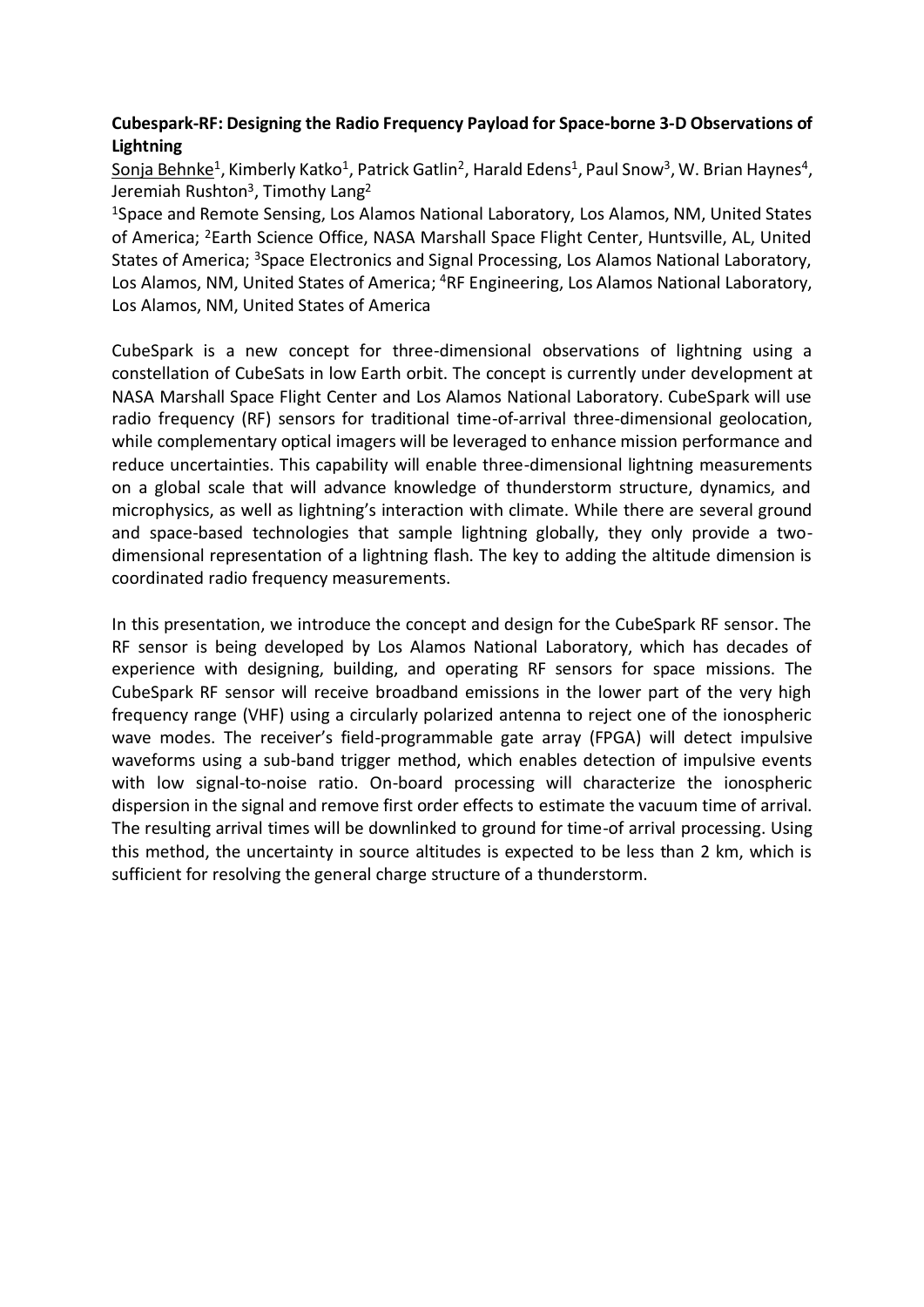### **Monte Carlo Simulations for Evaluating the Accuracy of GLM Detection Efficiency and False Alarm Rate Retrievals**

<u>Katrina Virts</u><sup>1</sup>, <u>Katrina Virts</u><sup>2</sup>, William Koshak<sup>3</sup>

<sup>1</sup>Atmospheric Science, University of Alabama in Huntsville, Huntsville, AL, United States of America; <sup>2</sup>Atmospheric Science, UAH, Huntsville, AL, United States of America; <sup>3</sup>MSFC, NASA, Huntsville, AL, United States of America

The performance of the Geostationary Lightning Mapper has been evaluated through comparison with other satellite lightning sensors and ground-based networks. However, because the performance of these reference sensors is both imperfect and imperfectly known, the true performance of GLM can only be estimated through such a process. In particular, GLM performance metrics such as detection efficiency (DE) and false alarm rate (FAR) retrieved through comparison with reference networks are affected by those networks' own DE, FAR, and spatiotemporal accuracy, as well as the selected flash matching criteria. This study uses a Monte Carlo simulation-based inversion technique to quantify the effect on retrieved GLM performance of a reasonable range of reference network DE, FAR, spatiotemporal accuracy, and the associated geographic patterns of each. These results help quantify and bound the actual performance of GLM and the attendant uncertainties when comparing GLM to imperfect reference networks.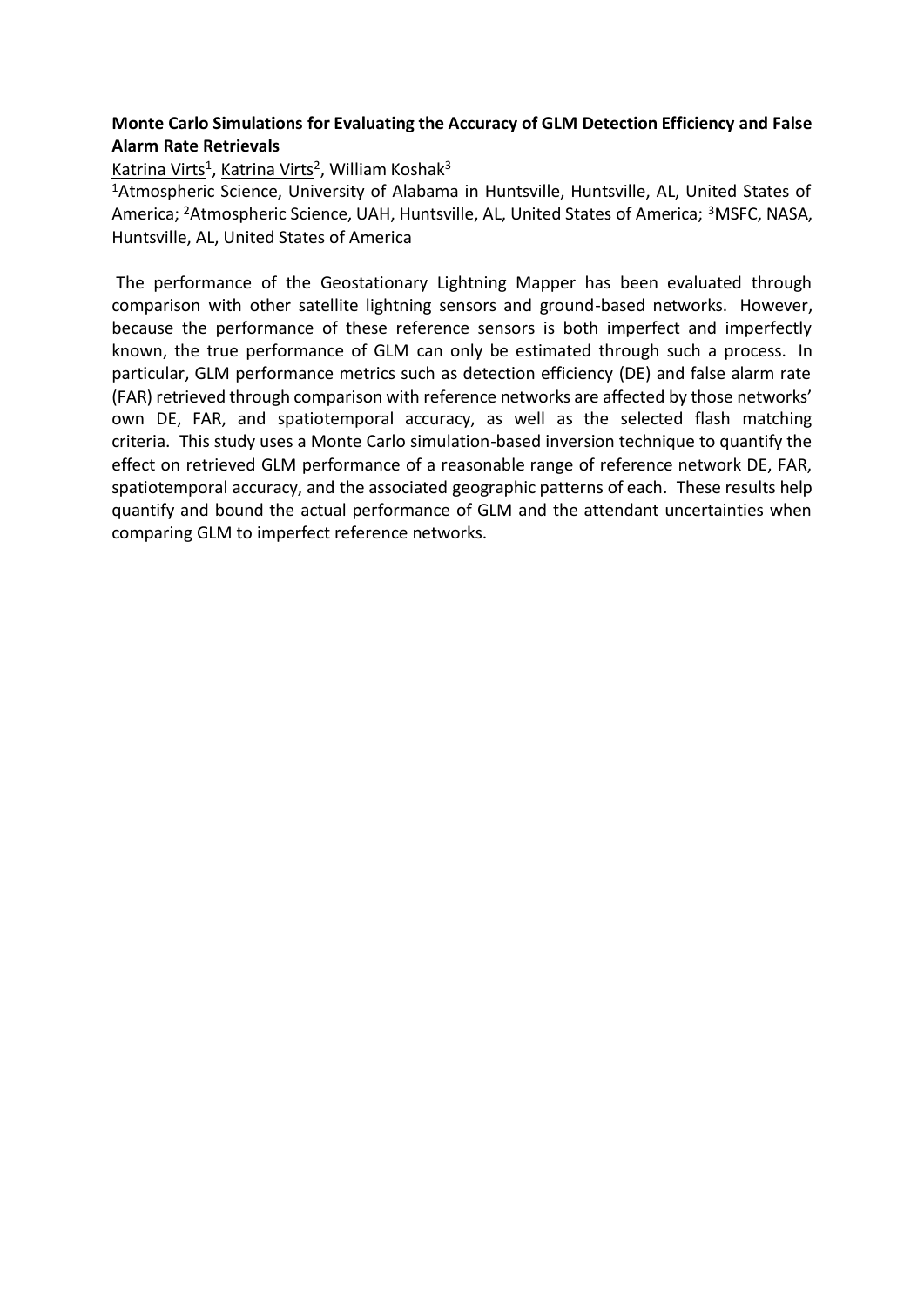# **Schumann Resonance on Titan: Huygens Reconsidered and Prospects for the Dragonfly Mission**

Ralph Lorenz<sup>1</sup>

<sup>1</sup>Applied Physics Laboratory, Johns Hopkins University, Laurel, MD, United States of America

The Huygens probe to Titan in 2005 was the first planetary probe or lander to feature ELF electric field sensing and atmospheric conductivity measurements. The atmospheric electricity community showed great interest in the claimed detection of a Schumann resonance signal on another world (despite its unexpected dominant frequency of 36 Hz), and the planetary science community embraced an interpretation of the altitude dependence of the signal as evidence of a theoretically-anticipated internal water ocean beneath an ice crust many tens of km thick. Quantitative scrutiny suggests that prospects of detecting a Schumann signal at Titan with the Huygens experiment were in fact very poor, due to short measurement time, a horizontal antenna orientation, a lack of lightning, and the likely presence of severe dynamical effects on the probe. Although the latter three objections were considered, and arguments developed against them (notably the novel postulation of a Saturnmagnetospheric excitation of the resonance), we have re-examined the data in the light of a better understanding of the probe dynamics. The evolution of the 36Hz power shows a very strong correlation with accelerometer records of short-period motions of the probe under its small stabilizer parachute, suggesting that mechanical oscillations of the probe and/or the antenna booms were actually the cause. The 'signal' ramped up just as the probe accelerated from the much more quiescent main parachute, and ceased abruptly a couple of seconds after impact. While the Huygens signal may therefore have been an artifact, this does not mean that a Schumann resonance does not occur on Titan. Most likely if it occurs, it may be very sporadic, responding to the infrequent rainstorms on Titan. A search for such signals should therefore be a long-duration monitoring exercise (not unlike using seismic signals to probe the interior). The Dragonfly mission to Titan, currently in development for launch in 2027 with arrival planned by 2034, provides an opportunity to perform such monitoring. Between rotorcraft flights, the Dragonfly lander will perform measurements with its Geophysics and Meteorology package ('DraGMet') which includes electric field antennas to search for signals due to the Schumann resonance, blowing sand, or other activity. These signals may be correlated with other DraGMet data such as seismic motions and cloud shadows. Lorenz, R.D. and A. Le Gall, 2020. Schumann Resonance on Titan : A Critical Reassessment and Implications for future missions, Icarus, 351, 113942 https://doi.org/10.1016/j.icarus.2020.113942 Lorenz, R., E. Clarke, 2020. Influence of the MultiMission RadioIsotope Thermoelectric Generator (MMRTG) on the local Atmospheric Environment, Planetary and Space Science, 193, 105075 https://doi.org/10.1016/j.pss.2020.105075 Lorenz, R. D., 2021 The Low Electrical Conductivity of Titan's Lower Atmosphere, Icarus, 354, 114092. https://doi.org/10.1016/j.icarus.2020.114092 dragonfly.jhuapl.edu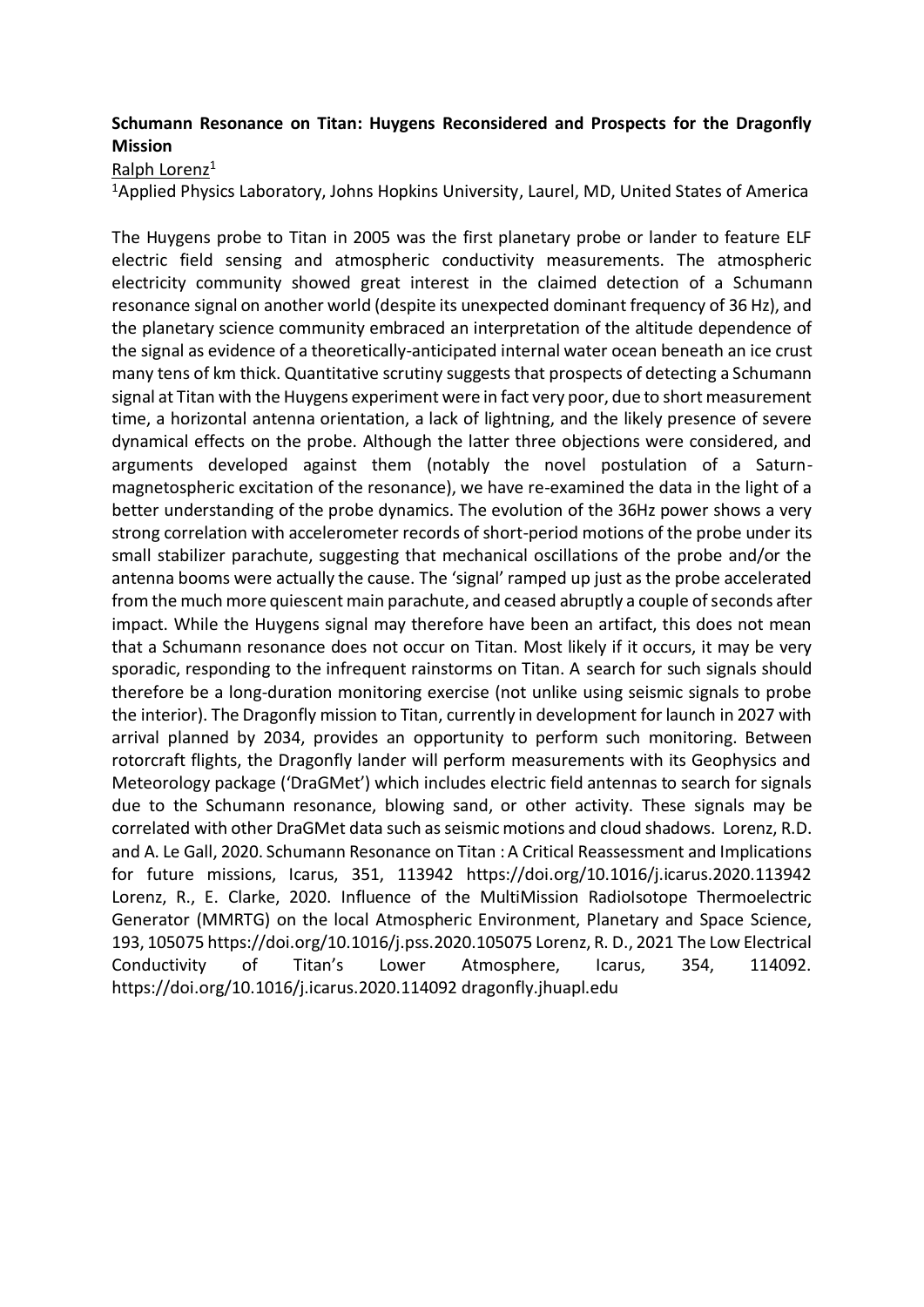#### **Optical Flash Detection in Venus by AKATSUKI and Ground Telescope**

<u>Yukihiro Takahashi</u><sup>1</sup>, Masataka Imai<sup>1</sup>, Ralph D. Lorenz<sup>2</sup>, Yoav Yair<sup>3</sup>, Tatsuharu Ono<sup>1</sup> <sup>1</sup>Department of Cosmosciences, Hokkaido University, Sapporo, Japan; <sup>2</sup>Applied Physics Laboratory, Johns Hopkins University, Laurel MD, United States of America; <sup>3</sup>School of Sustainability, Reichman University, Herzeliya, Israel

Mainly due to the lack of conclusive observational evidence, the existence of lightning discharge in Venus has reached a consensus in about forty years. There had been no satelliteborne sensor optimized for the detection of optical flash with a short duration such as lightning-related phenomena or bolide. LAC, lightning and airglow camera, onboard Akatsuki spacecraft, is the first optical detector designed for the lightning flash measurement in planets other than the Earth. The unique performance of LAC, the high-speed sampling rate at 20 kHz, may enable us to distinguish the natural optical phenomena from other pulsing noises, including artificial electrical noise and cosmic rays. In order to detect lightning flash in Venus efficiently, the narrowband filter centering at OI 777 nm line is used, which is expected to be the most prominent emission in the CO2-dominant atmosphere based on the laboratory experiments.

We have been conducting a lightning search in about 70 passes of AKATSUKI around Venus with triggering parameter sets optimized for the light curve similar to the typical lightning and also to sprite type with longer duration in the Earth. On March 1, 2020, LAC recorded a signal, which seems like a kind of optical flash. The total coverage of the LAC lightning hunt up to now is about 185 [million km2-hr]. If the flash is originated from lightning discharge, the occurrence rate could be equivalent to that with a ground-based telescope reported by Hansell et al. (1995). On the other hand, we are also examining the possibility of the bolide, since the duration of that event can be explained by a short-lived bolide. If it's bolide, the magnitude observed on the ground might be 10 times brighter than a full moon on the ground of Earth.

 We are trying the detection of the transient optical flash also with a ground-based telescope using a photometer with a 777 nm filter. Some candidates for the optical flash have been detected but careful examination is needed to distinguish the natural phenomena, such as lightning or bolide, from pulsive noises. Here we discuss the further strategy to confirm the occurrence of lightning in Venus with those instruments.